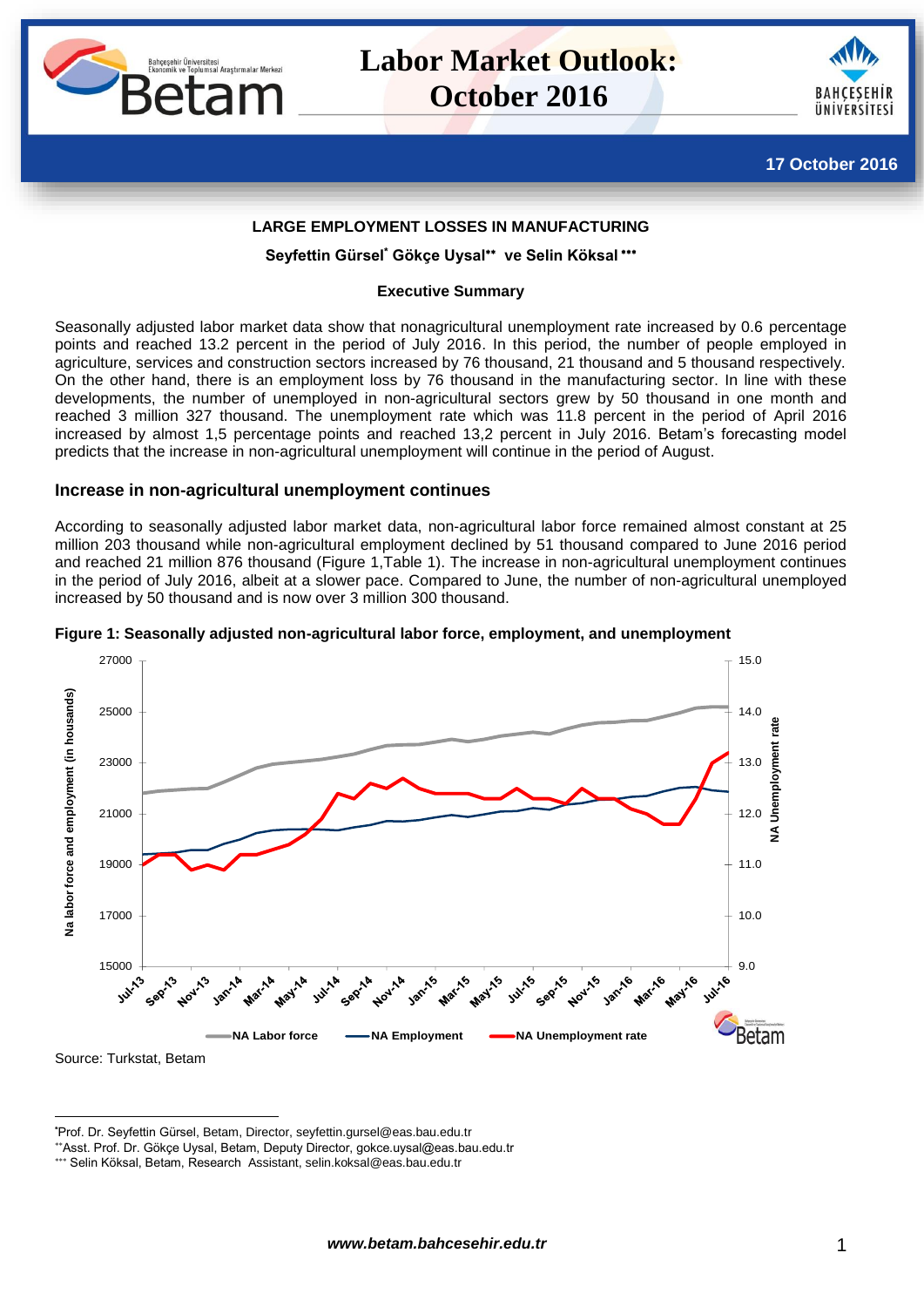# **Nonagricultural unemployment rate is expected to increase in the period of August**

Betam's forecasting model had predicted that the seasonally adjusted nonagricultural unemployment rate would increase by 0.2 percentage point and become 13.1 percent in July 2016. June 2016 nonagricultural unemployment rate is revised to 13 percent by Turkstat. In July 2016, non-agricultural unemployment rate increased by 0.2 percent and reached 13.2 percent compared to June 2016. Betam's forecasting model predicts the seasonally adjusted August 2016 nonagricultural unemployment rate will rise to 13.3 percent Forecasting model details are available on Betam's website.<sup>1</sup> Kariyer.net<sup>2</sup> application per vacancy series used in the Betam forecasting model is depicted in [Figure 1.](#page-0-0) Kariyer.net series is only one of the inputs of Betam forecast model. Indeed, several variables such as employment agency (İŞKUR) data, reel sector confidence index, capacity utilization rate are used in forecasting. Taken into account all these factors, Betam's forecasting model predicts that seasonally adjusted nonagricultural unemployment rate will continue to increase in the period of August 2016.





Source: Kariyer.net, Turkstat, Betam

 $\overline{a}$ 

## **Employment losses of 76 thousand in manufacturing sector**

According to seasonally adjusted sectoral labor market data, the number of people employed in agriculture, services and construction sectors increased by 76 thousand, 21 thousand and 5 thousand respectively. On the other hand, there is an employment loss by 76 thousand in manufacturing [\(Figure 3,](#page-2-0) [Table 2\)](#page-6-0)<sup>3</sup>. The increase in service sector employment has decelerated in the last two periods. Construction sector employment increased only by 4 thousand after having recorded large employment losses in the previous period. On the other hand, the cumulative employment loss of employment in the last two periods in manufacturing sector is over 130 thousand.

<http://betam.bahcesehir.edu.tr/tr/2014/06/kariyer-net-verisiyle-kisa-vadeli-tarim-disi-issizlik-tahmini/>

<sup>&</sup>lt;sup>1</sup> For detailed information on Betam's forecasting model, please see Betam Research Brief 168 titled as "Kariyer.net Verisiyle Kısa Vadeli<br>Tarım Dışı İşsizlik Tahmini" Tarım Dışı İşsizlik Tahmini"

<sup>2</sup> Betam has been calculating application per vacancy using series released by Kariyer.net for a while. Seasonal and calendar adjustment procedure is applied to application per vacancy series. A decrease in applications per vacancy may be caused by an increase in vacancies or by a decrease in the number of applications. An increase in vacancies signals economic growth while decreasing number of applications indicates a decrease in number of people looking for a job. Monthly labor market series released by TurkStat is the average of three months. Therefore, application per vacancy statistics calculated using Kariyer.net series is the average of three months as well.

<sup>&</sup>lt;sup>3</sup> Employment in each sector is seasonally adjusted separately. Hence the sum of these series may differ from the seasonally adjusted series of total employment. The difference stems from the non-linearity of the seasonal adjustment process.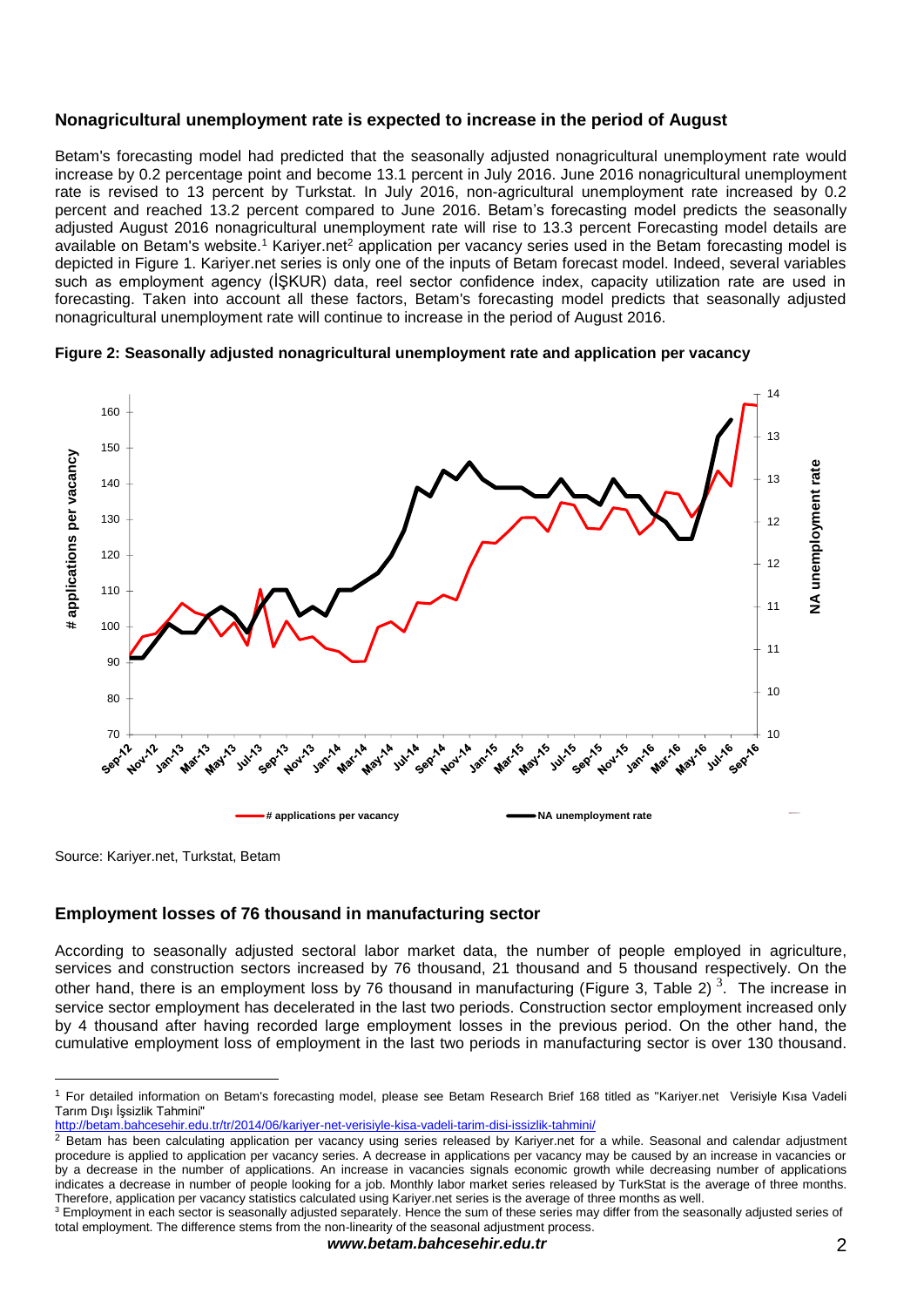#### **Figure 3: Employment by sectors (in thousands)**



<span id="page-2-0"></span>

Source: Turkstat, Betam

*www.betam.bahcesehir.edu.tr* 3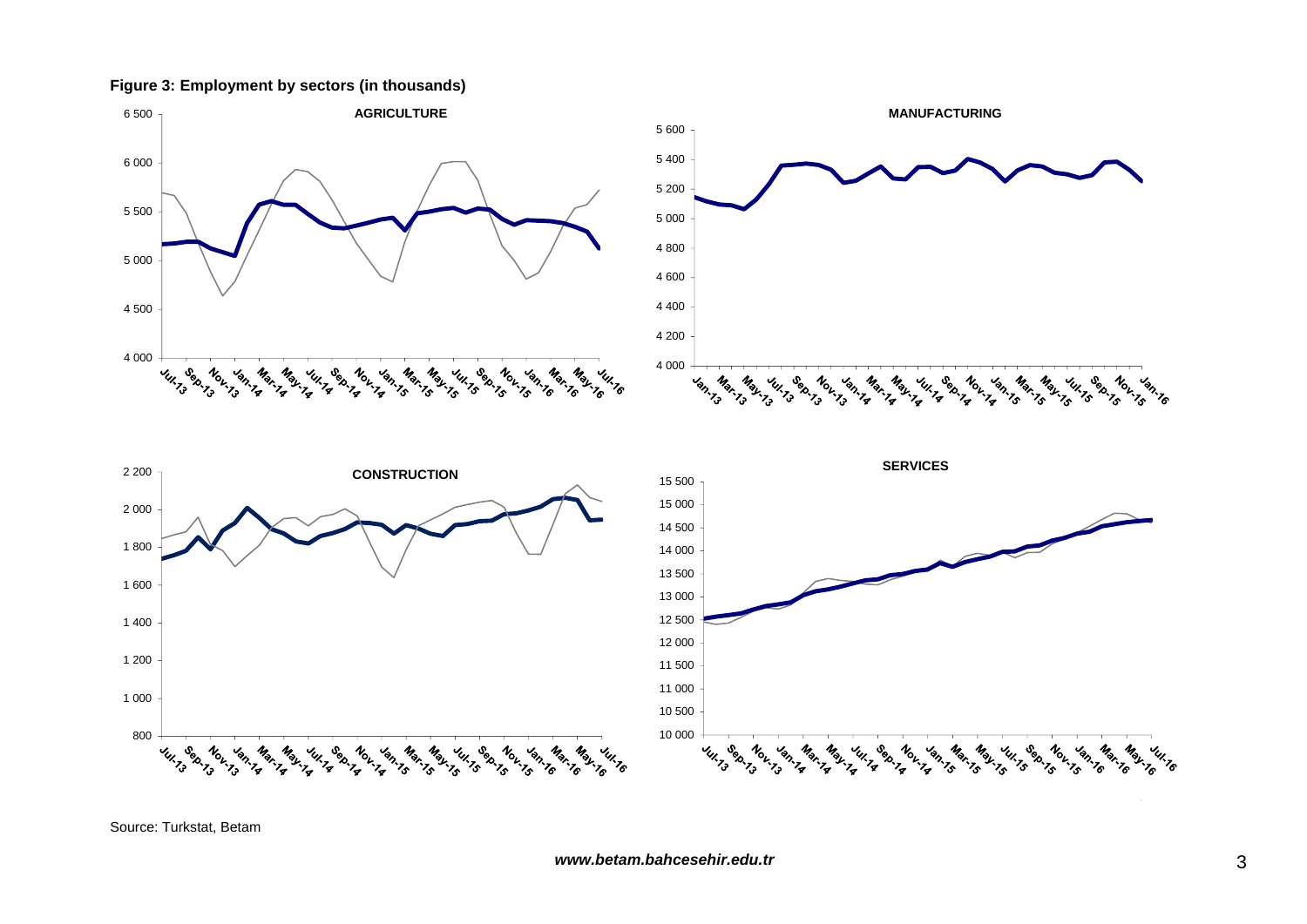## **Year-on-year unemployment keeps on increasing**

From July 2015 to July 2016 the nonagricultural labor force increased by 952 thousand (3.9 percent) and nonagricultural employment increased by 586 thousand (2.7 percent). Thus, the number of non-agricultural unemployed increased by 366 thousand in the period of July 2016. It is striking that the annual increase in nonagricultural employment has slowed down. Nevertheless, the increase in non-agricultural labor force continues. Parallel to these developments, we observe an increase in the number of unemployed people in non-agricultural sectors.





Source: Turkstat, Betam

## **Non-agricultural unemployment increases both in female and male**

Turkstat revised the labor market statistics drastically in February 2014. Within this framework, they back casted various labor market indicators and they also continued to announce seasonally adjusted series. However, Turkstat is not providing back-casted series by gender. Therefore, female and male labor market statistics are not sufficiently long for the seasonal adjustment procedures. Under these circumstances, we use the year-on-year changes in male and female labor market statistics to study the latest developments in the labor market. Figure 5 shows yearly nonagricultural employment (dark colors), non-agricultural labor force (light colors) for males (green) and for females (purple).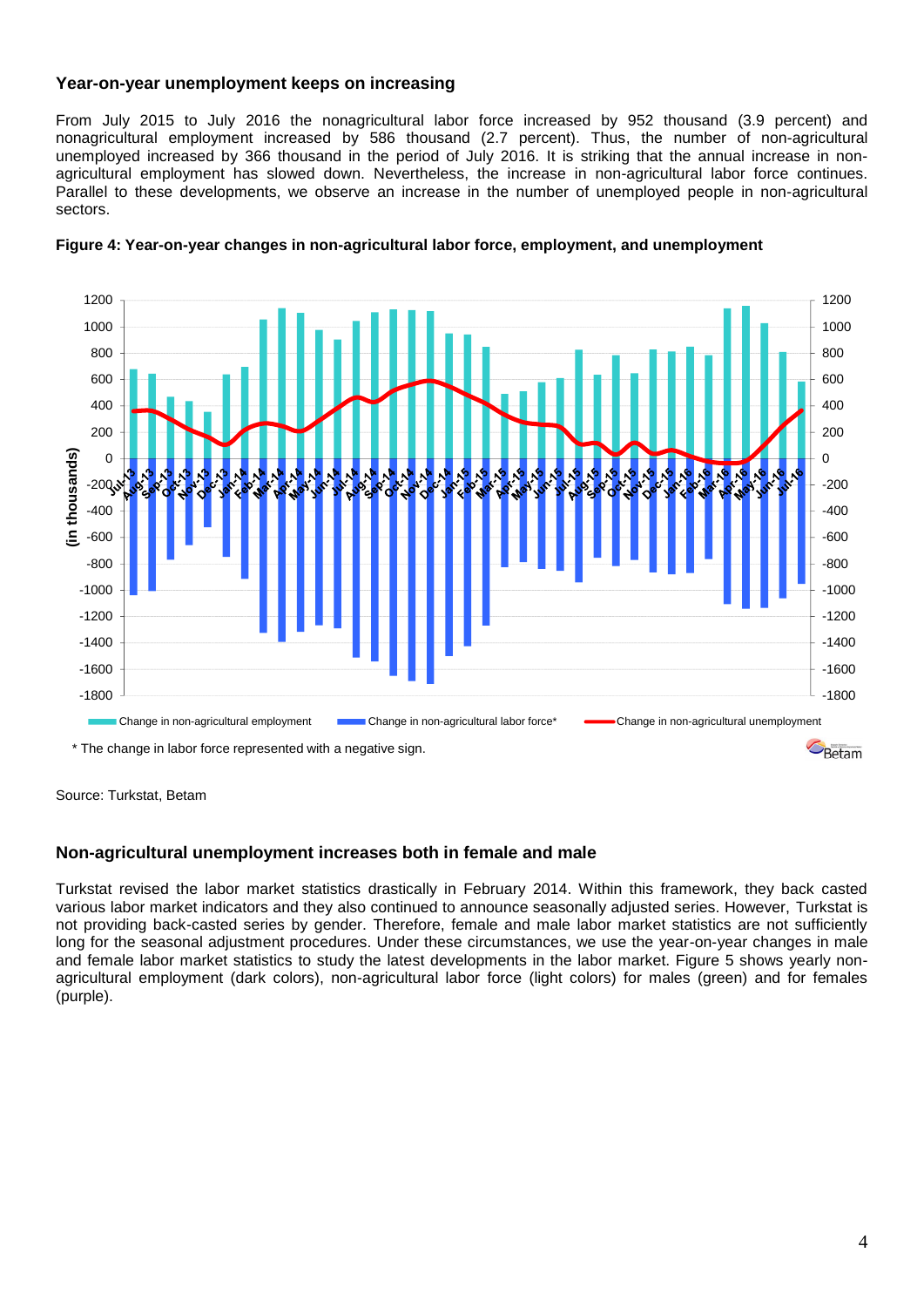

## **Figure 5 Year-on-year changes in nonagricultural labor force and employment by gender**

Source: Turkstat, Betam

In July 2016, nonagricultural female labor force and nonagricultural male labor force increased by 520 thousand and 433 thousand respectively compared to July 2015. On the other hand, nonagricultural female employment increased by 322 thousand whereas the increase in nonagricultural male employment was limited to 264 thousand. The number of non-agricultural unemployed women and men increased by 198 thousand and 169 thousand respectively. Compared to July 2015, the non-agricultural male unemployment rate grew from 9.9 percent to 10.7 percent and the non-agricultural female unemployment rate rose from 17.6 percent to 19.1 percent.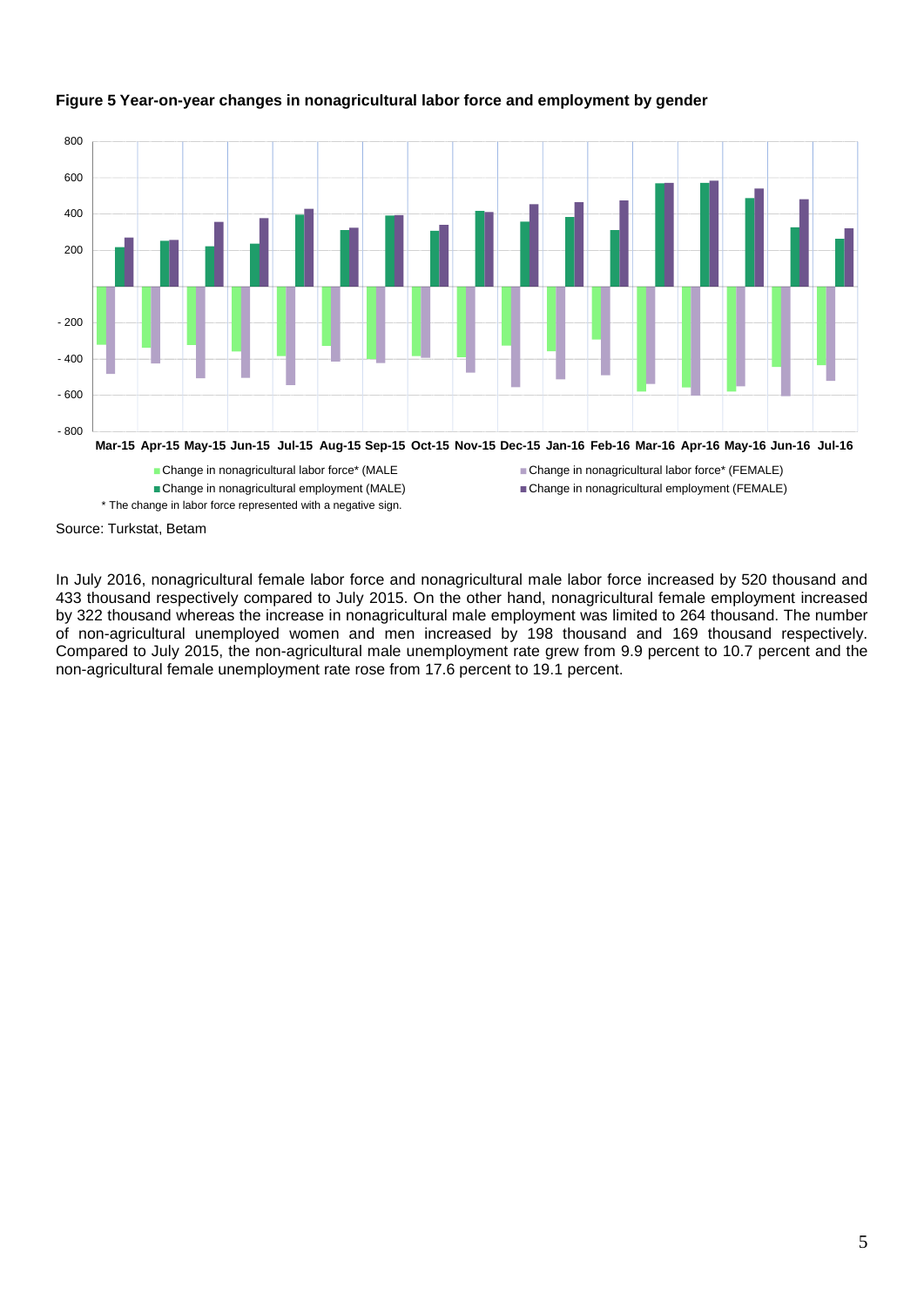# <span id="page-5-0"></span>**Table 1 Seasonally adjusted non-agricultural labor force indicators (in thousands)**

|               | <b>Labor force</b> | Employment | <b>Unemployment</b> | Unemployment rate   | <b>Monthly changes</b> |            |                     |  |
|---------------|--------------------|------------|---------------------|---------------------|------------------------|------------|---------------------|--|
| June-13       | 21822              | 19487      | 2335                | 10.7%               | <b>Labor force</b>     | Employment | <b>Unemployment</b> |  |
| July-13       | 21812              | 19413      | 2399                | 11.0%               | $-10$                  | $-74$      | 64                  |  |
| August-13     | 21901              | 19448      | 2453                | 11.2%               | 89                     | 35         | 54                  |  |
| September-13  | 21940              | 19483      | 2457                | 11.2%               | 39                     |            | $\overline{4}$      |  |
| October-13    | 21984              | 19588      | 2396                | 10.9%               | 44                     |            | $-61$               |  |
| November-13   | 22002              | 19582      | 2420                | $-6$<br>11.0%<br>18 |                        |            | 24                  |  |
| December-13   | 22250              | 19825      | 2425                | 10.9%               | 248<br>243             |            | 5                   |  |
| January-14    | 22524              | 20001      | 2523                | 11.2%               | 273                    | 176        | 97                  |  |
| February-14   | 22806              | 20252      | 2554                | 11.2%               | 283                    | 251        | 32                  |  |
| March-14      | 22953              | 20359      | 2594                | 11.3%               | 146                    | 107        | 39                  |  |
| April-14      | 23018              | 20394      | 2624                | 11.4%               | 65                     | 35         | 30                  |  |
| May-14        | 23080              | 20403      | 2677                | 11.6%               | 62                     | 9          | 53                  |  |
| June-14       | 23144              | 20390      | 2754                | 11.9%               | 64                     | $-13$      | 77                  |  |
| July-14       | 23242              | 20360      | 2882                | 12.4%               | 98                     | $-30$      | 128                 |  |
| August-14     | 23350              | 20478      | 2872                | 12.3%               | 108                    | 118        | $-10$               |  |
| September-14  | 23531              | 20566      | 2965                | 12.6%               | 181                    | 88         | 93                  |  |
| October-14    | 23683              | 20723      | 2960                | 12.5%               | 153                    | 157        | $-4$                |  |
| November-14   | 23718              | 20706      | 3012                | 12.7%               | 35                     |            | 52                  |  |
| December-14   | 23727              | 20761      | 2966                | 12.5%               | 9<br>55                |            | $-46$               |  |
| January-15    | 23824              | 20870      | 2954                | 12.4%               | 97                     | 109        | $-12$               |  |
| February-15   | 23928              | 20961      | 2967                | 12.4%               | 104                    | 91         | 13                  |  |
| March-15      | 23838              | 20882      | 2956                | 12.4%               | $-90$                  | $-79$      | $-11$               |  |
| April-15      | 23928              | 20985      | 2943                | 12.3%               | 90                     | 103        | $-13$               |  |
| <b>May-15</b> | 24057              | 21098      | 2959                | 12.3%               | 129                    | 113        | 16                  |  |
| June-15       | 24133              | 21116      | 3017                | 12.5%               | 76                     | 18         | 58                  |  |
| July-15       | 24211              | 21233      | 2978                | 12.3%               | 78                     | 117        | $-39$               |  |
| August-15     | 24137              | 21168      | 2969                | 12.3%               | $-74$                  | $-65$      | -9                  |  |
| September-15  | 24333              | 21364      | 2969                | 12.2%               | 196                    | 196        | $\mathbf 0$         |  |
| October-15    | 24488              | 21427      | 3061                | 12.5%               | 155                    | 63         | 92                  |  |
| November-15   | 24578              | 21555      | 3023                | 12.3%               | 90                     | 128        | $-38$               |  |
| December-15   | 24602              | 21576      | 3026                | 12.3%               | 24                     | 21         | 3                   |  |
| January-16    | 24658              | 21674      | 2984                | 12.1%               | 56                     | 98         | $-42$               |  |
| February-16   | 24668              | 21708      | 2960                | 12.0%               | 11                     | 34         | $-23$               |  |
| March-16      | 24814              | 21886      | 2928                | 11.8%               | 146                    | 178        | $-32$               |  |
| April-16      | 24973              | 22026      | 2947                | 11.8%               | 159                    | 140        | 19                  |  |
| May-16        | 25156              | 22062      | 3094                | 12.3%               | 183                    | 36         | 147                 |  |
| June-16       | 25203              | 21927      | 3276                | 13.0%               | 47<br>$-135$           |            | 182                 |  |
| July-16       | 25203              | 21876      | 3327                | 13.2%               | $-1$                   | $-51$      | 50                  |  |

Source: Turkstat, Betam